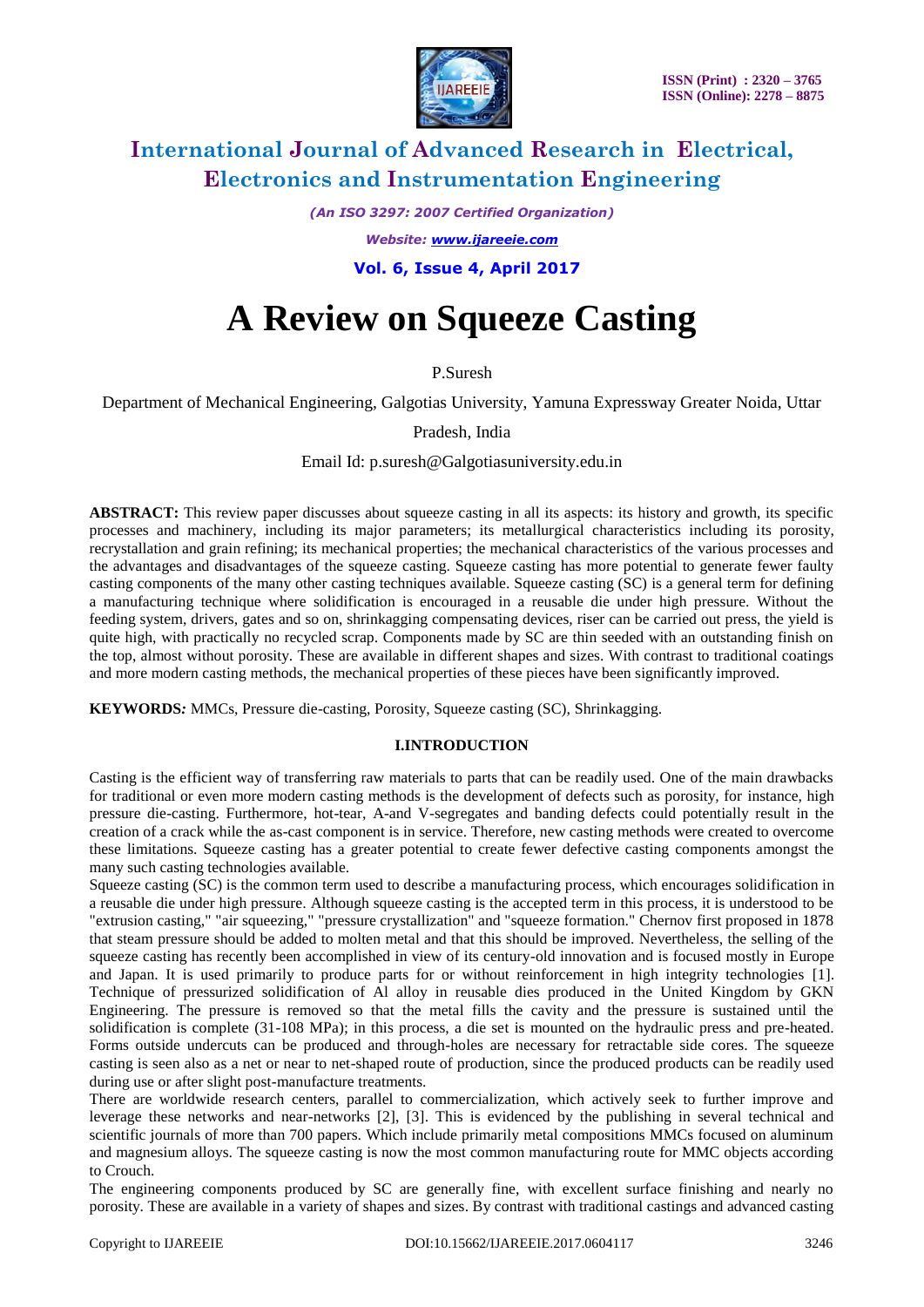

*(An ISO 3297: 2007 Certified Organization)*

*Website: [www.ijareeie.com](http://www.ijareeie.com/)*

### **Vol. 6, Issue 4, April 2017**

lines, the mechanical qualities of those materials are significantly improved. According to Pennington, the yield strength is 10–13 percent increased, as are elongation and fatigue strength up to 30–80 percent. Similar to die-casting, dimensional accuracy is 0.23 mm per 100 mm to 0.6 mm per 300 mm. The engineering components produced by SC are generally fine, with excellent surface finishing and nearly no porosity [4]–[6]. These are available in a variety of shapes and sizes. By contrast with traditional castings and advanced casting lines, the mechanical qualities of those materials are significantly improved. According to Pennington, the yield strength is 10–13 percent increased, as are elongation and fatigue strength up to 30–80 percent. Similar to die-casting, dimensional accuracy is 0.23 mm per 100 mm to 0.6 mm per 300 mm. SC-manufactured components are also claimed for better solder ability and thermal treatability. Moreover, because it is possible to carry out squeeze casting without any feeder system, drivers, walls, etc. and retraction compensation systems, risers the return is quite significant with no scrap for recycling.

Finally, unlike forging, a single action operation with lower energy needs manufactures squeeze cast components.

*Process outline:*

The squeeze casting process consists of the following steps:

1. A pre-determined quantity of molten metal is placed on the Bed of a hydraulic press into a pre heated diecavity.

2. To close the die cavity and press the liquid metal, the press is triggered. This is done really quickly and makes the molten metal solidified under heat.

3. The strain is retained on the metal until it is completely solidified. Not only does this improve the heat flow rate, but also primarily helps reduce macro / micro shrinkage porosity. Since the nucleation of the gas porosity depends on the pressure, the deposition of porosity in the molten metal is limited because of the dissolution of hydrogen.

4. The punch is finally removed and the part thrown away. *Squeeze casting's Mechanics:* 

3.1. The die

The die-itself and, most specifically, the construction of the die, including the choosing of an appropriate mould medium, production process, adequate heat treatment and maintenance, are the most important elements of permanent mould casting such as die-casting or squeeze casting. Squeeze casting dies are subjected to extreme cyclic and thermal loads that cause thermal fatigue, fracture, oxidation, degradation and denture [4], [7]. The essence and the features of a death depend heavily on the particular alloy to be cast. H13 tool steel is now a commonly used building material, but the steel typically needs to have good hot strength, high temperature tolerance, ample strength and, in particular, a high level of cleanliness and consistent microstructure. Fig 1, 2 shows the direct and indirect squeeze casting and two formats of squeeze casting process respectively.

3.1. The carting process: key feature

• Casting directly

**Fig.1: Schematic Diagram to Illustrate the Direct and Indirect Modes of the Squeeze Casting Process**

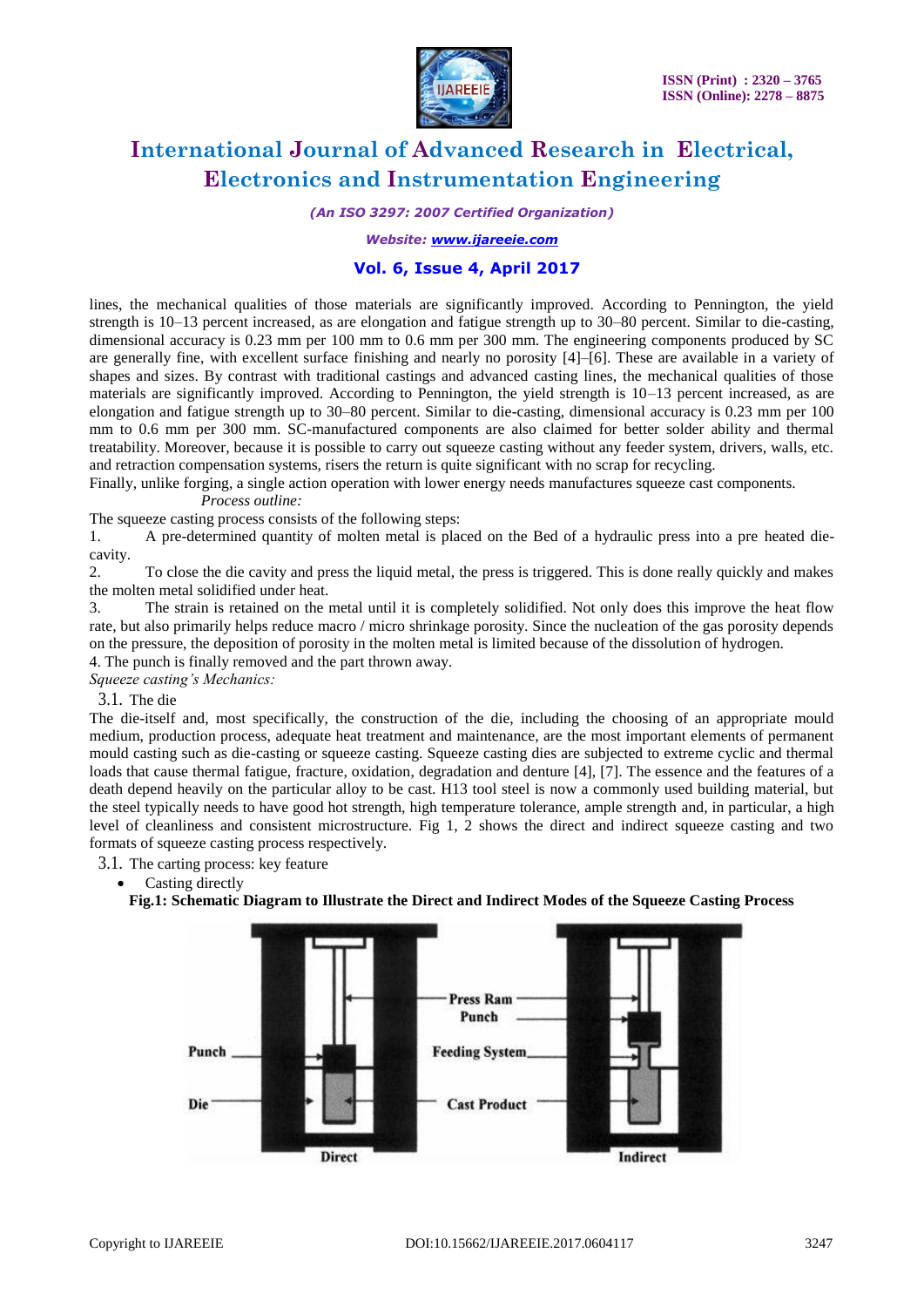

*(An ISO 3297: 2007 Certified Organization)*

*Website: [www.ijareeie.com](http://www.ijareeie.com/)*

### **Vol. 6, Issue 4, April 2017**

Casting indirect pinch



**Fig.2: Schematic Diagram to Show Two Forms of the Direct Squeeze Casting Process**

Due to the fluid metal shifting initiated by punch movement without the movement of metals and with the movement of metals, two additional modes can be distinguished in the direct mode [1], [8]. As shown in the frame. The second type is more flexible and can be used to install a broad range of formed parts, often known as the backward method, whereas the first form is suitable for ingot-type elements that have no motions from metal to metal.

The squeeze casting method can be graded based also on the following features, in addition to the molten metal displacement type.

#### *Type of equipment:*

In different parts of the world, various squeeze casting machines are used. These either are designed by the scientists themselves, or are produced on a mass-production basis by machine tools firms. The direct SC-machine is simple and straightforward, but indirect machines are usually divided into following categories:

- i. Vertical injection and closing,
- ii. Horizontal injection and closing of the die,
- iii. Horizontal injection and vertical injection of the die.
- *Timing of pressure application:*

Thus squeeze casting is known to be the squeezing of molten metal, it can also be used for the forming of semi-solids, and therefore further classification may therefore be envisaged as: I prior to crystallization starting and (ii) following the start of crystallization, which can also be defined as semi-solid pressing.

Picture. Fig. 3 outlines the various squeeze mechanism types.

#### *Process parameter:*

The most important process parameter is the alloy itself. Because of its direct effect on die itself, the structure and physical characteristics of the alloy are important. The combined effect of the coefficient of heat transfer on the die material includes the melting temperature [9], [10], and the thermal conductivity of the alloy. However, the alloy determines that the casting parameters like the die temperature are chosen which directly affects the die life. Thus, for low temperature melting alloys of aluminum and magnesium squeeze casting is usually used.

In addition to the casting alloy composition which determines its freezing range and affects the quality of finished components, it is also important to monitor the casting parameters very carefully in order to produce an acoustic casting. Die-temperature and pouring temperature and super-heat are the main process parameters, although the level of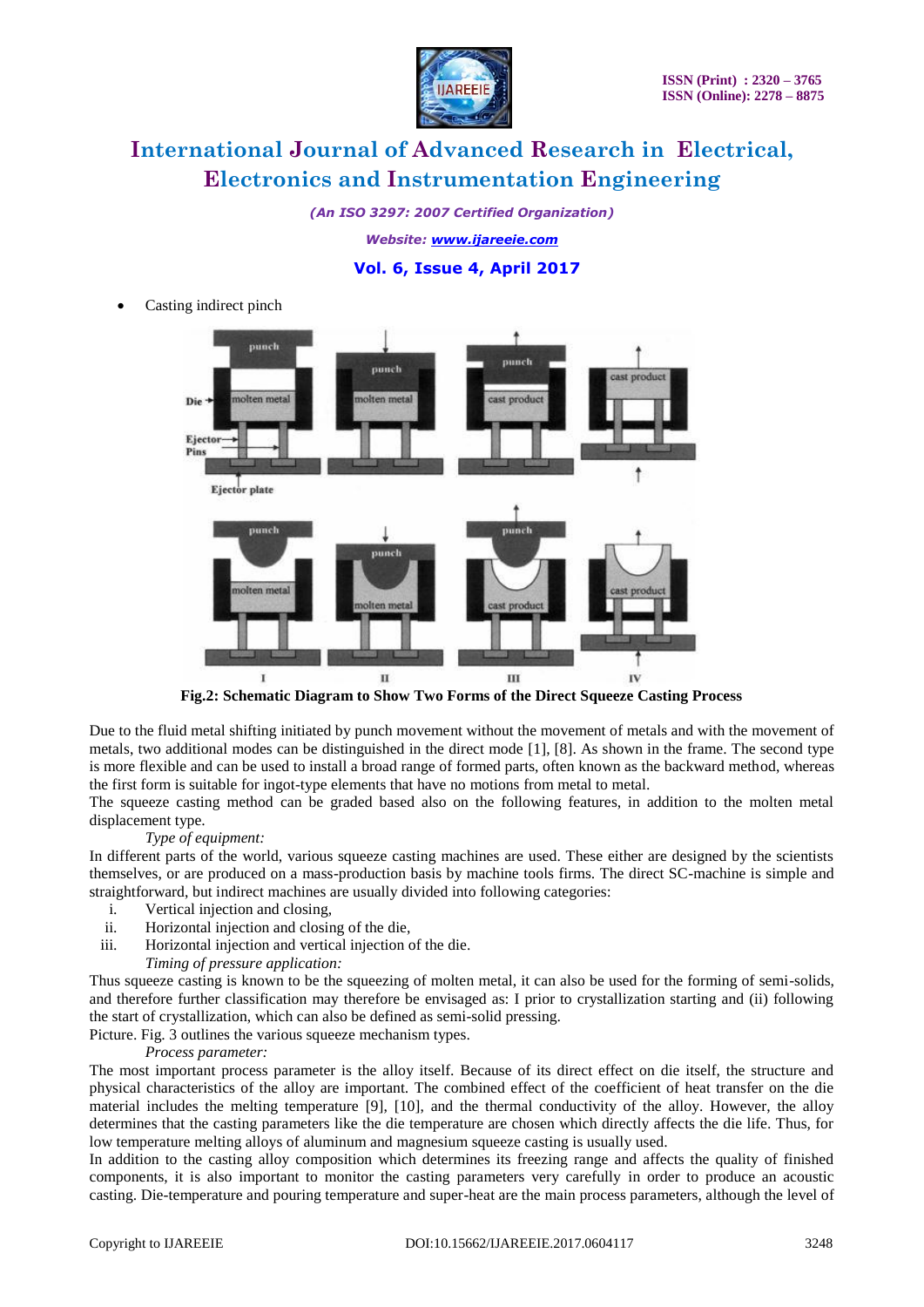

*(An ISO 3297: 2007 Certified Organization)*

*Website: [www.ijareeie.com](http://www.ijareeie.com/)*

### **Vol. 6, Issue 4, April 2017**

pressure used is also important. The intrinsic portability of the alloy is of little or no consequence because the metal is cast under heat.



**Fig.3: Block Diagram to Show the Squeeze Classifications**

The cleanliness of the metal in relation to the presence of inclusions, the motion of metals within the die which may cause friction, the die surface and the length of the time the pressure is applied, i.e. the so-called dead time, form other essential parameters. Of aluminum and magnesium alloys the die temperature is typically between 200°C and 300°C, while the pressure is between 30 and 130 MPa. Normally graphite-based is the lubrication medium, e.g. die paint. Thanks to the casting metal rubbing against the die-wall, heat transfer coefficients are extremely high.

*Theoretical background: effect of pressure on the solidification behavior of alloys:*

The pressure application should affect the phase relationships of an alloy system during solidification. The Clausius– Cla- peyron equation may be deduced from this,

$$
\frac{\Delta T_{\rm f}}{\Delta P} = \frac{T_{\rm f}(V_1 - V_{\rm s})}{\Delta H_{\rm f}}
$$

In the case of Tf the balancing temperature of the melting, Vl and Vs are the liquid and solid, respectively, different quantities, and AHf is the fusion latent gas. The effects of pressure on the freezing point are roughly estimated as follows, by replacing the appropriate thermodynamic equation for volume2:

$$
P = P_0 \exp\left(\frac{-\Delta H_{\rm f}}{RT_{\rm f}}\right)
$$

The constants of P0, AHf and R. Tf should therefore rise with increased pressure. In respect to a mechanical approach, this transition is expected to take place because the distance from the atom is decreased by increasing pressure and thus the atomic motion is constrained. The inter solubility of materials and the solubility of impurities and trace elements will also improve with time. The estimates have been experimentally confirmed with a fluid temperature increase of up to 9 ° C for pure Al / Si binary alloys at 130 MPa. At the same time, these predictions have been verified. In comparison, the eutectic point is moved to the left that is to say to higher. As a result of these phase graph improvements, the microstructure and the mechanical properties of SC-fabricated parts have improved significantly. Grain processing is evident in squeeze cast parts. Nevertheless, they are very specific in their understanding of such processing. Fig 4 shows the influences of instant cooling and application of pressure on the AI-Si Phase diagram.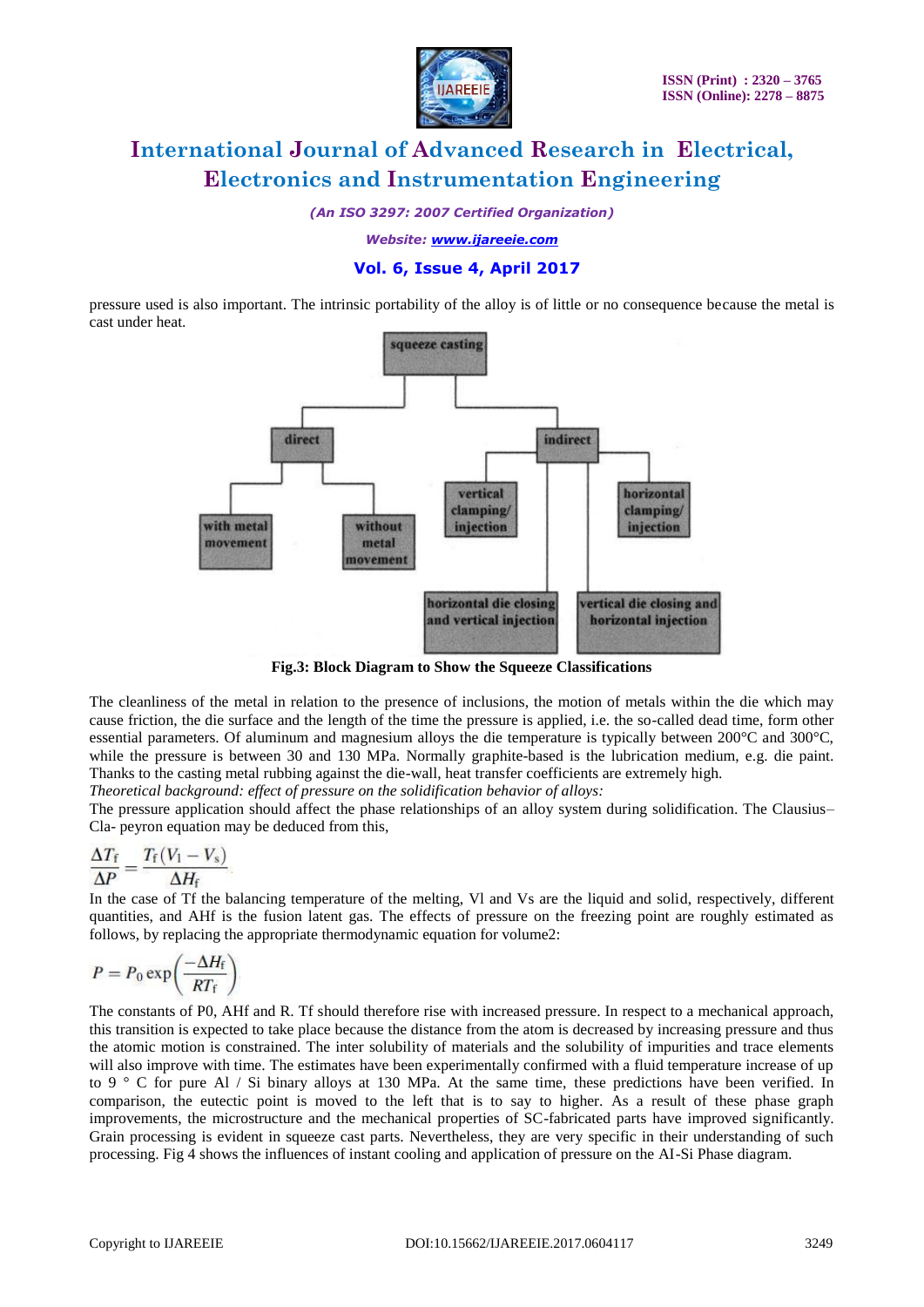

*(An ISO 3297: 2007 Certified Organization)*

*Website: [www.ijareeie.com](http://www.ijareeie.com/)*

### **Vol. 6, Issue 4, April 2017**

The application of pressure undoubtedly decreases the air gap between the solidification metal and the ceramic mold and thus raises the contact area. This may be the primary method for

**Fig.4: The Effect of Rapid Cooling and the Application of Pressure on the AI-Si Phase Diagram**



Increasing a heat transfer coefficient. It refers to the analyses of the numerical models to test the flow and heat transfer properties of molten metal in the casting process. The thermo-physical properties of the molten metal under applied pressure have changed slightly.

At Tm< Tm< AT temperature pressure is applied, then the prevailing process would be undercooling. If at the start of crystallization, i.e. Temperature  $T < Tm$ , the effect of undercooling remains significant. Of example, in the case of aluminum alloys, a certain trace element of Sr, P, Na or even Tri or B might have huge effects on the microstructure scale. The composition of the solidifying alloy is also quite significant. Apply the pressure of temperature at Tm Tm AT to the prevailing cycle. When the crystallization ends, i.e. the undercooling effect remains important at  $T <$  tm temperature. For example, a trace element of Sr, P, Na, or even Tri or B, for aluminum alloys could have enormous effect affecting the size of the microstructure. There is also a large structure of the solidifying alloy. In addition, the fine structure and superior mechanical properties of SC components are caused by (i) improvements in the mold alloy's undercooling mechanism, (ii) changes in the composition and percentage of the solidifying alloy's forming processes, (iii) changes in the coefficient of thermal transfer between the mold and the solidifying alloy and (iv) changes in the density of alloy.

#### *Squeeze cast alloys: microstructure and properties:*

As described above, squeeze cast products have better mechanical characteristics than conventionally cast counterparts because of their higher density, finer scale of grain and more homogeneous[ 22,28,32,33,33] microstructure. Furthermore, die thermal limitations restrict squeeze casting to aluminum and magnesium alloys primarily at light and low melting points, while copper alloys [36], cast iron [24,37] and [14] also have been squeezed. Fig 5 shows the optical micrographs to show the as-cast structure of LM24 AI-Si alloy- 1) Squeeze cast LM24, and conventional as-cast LM24.

**Fig.5: Optical Micrographs to Show the As-Cast Structure of LM24 AI-Si Alloy- a) Squeeze Cast LM24, And a) Conventional As-Cast LM24**

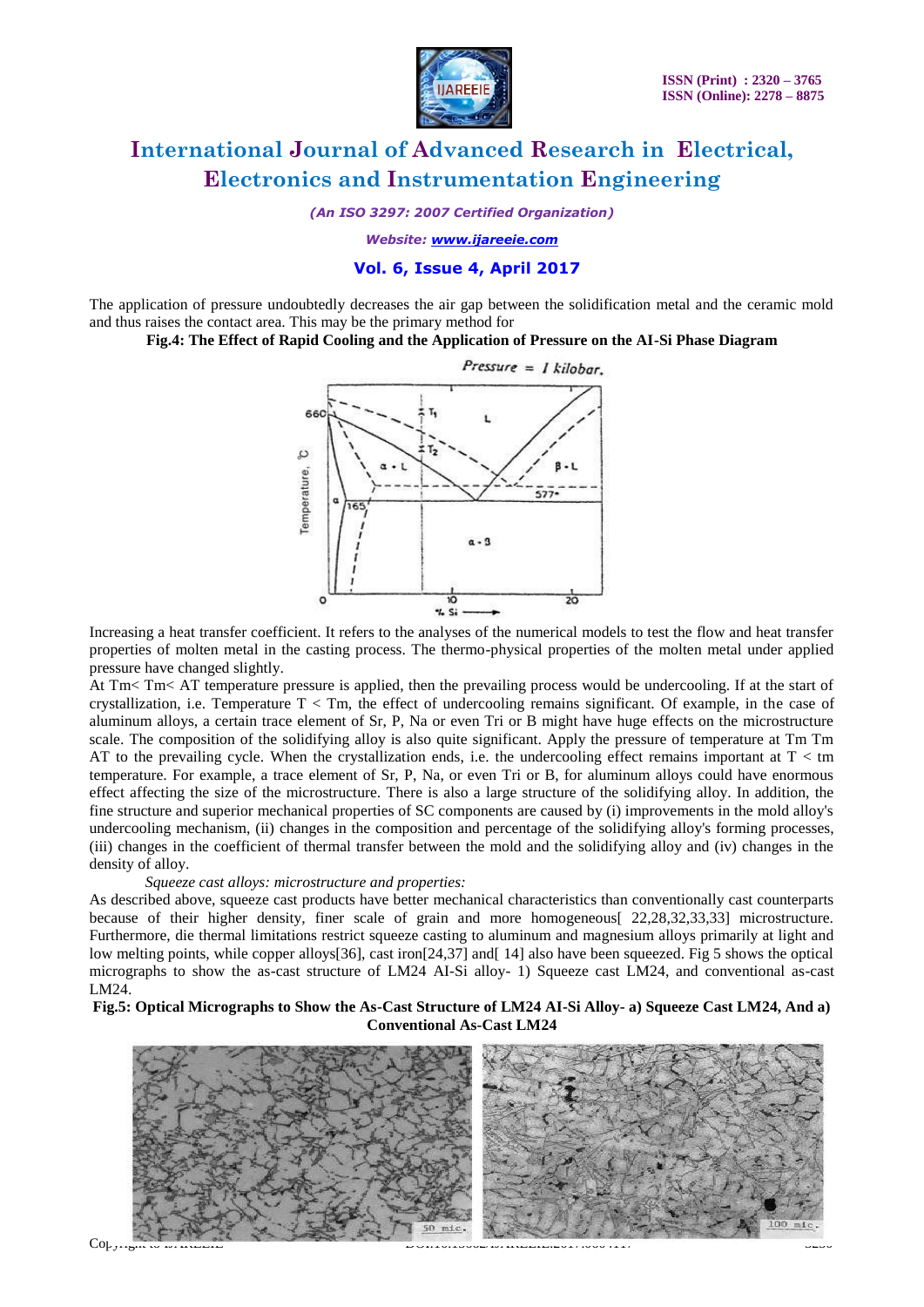

*(An ISO 3297: 2007 Certified Organization)*

*Website: [www.ijareeie.com](http://www.ijareeie.com/)*

### **Vol. 6, Issue 4, April 2017**

The application of pressure has a significant impact on phase morphology in cast alloys such as flake graphite, with increased pressure, to compressed graphite. With Al-Si alloys, the probable



#### **Fig.6: Schematic Diagram to show the Alloys Used for Squeeze Casting**

Morphology is fibrous silicone. A standard LM24 Al-Si alloys cast microstructure is shown in the fig 6 Together with its historically casted equivalent, the silicone morphologic and grain structure variations are underlined. Squeeze cast products are therefore expected to have superior mechanical linkages, as shown in Table 1.

Some authors found developing alloys for SC conditions to be important. In order to improve its composition to squeeze castings, Lee et al have tested a new alloy framework of Al –Si–Cu–Mg that possesses good cast ability and outstanding mechanical properties. The alloy chosen was Al–12 wt. % Si –3 wt. % Cu –0.7 wt. % Mg that showed an increase in hardness, stress and elongation of 10 to 20% in contrast with gravity cast products. Improvements to the Sr, Ti and B Alloy have improved the elongation by 40 percent, although there have been no significant changes in wear resistance.

#### **Table 1: Tensile Properties of Conventional and Squeeze Cast Alloys**

| Alloy                              | Yield strength (MPa)  | Tensile strength (MPa) | Elongation (%) |
|------------------------------------|-----------------------|------------------------|----------------|
| AA603-T6 [38]                      | 260                   | 330                    | $\rightarrow$  |
| 220<br>A336-T6 [39]                | 300<br>$\leq 10$      |                        |                |
| LM24 (SC) $[40]$ –                 | $210T32-2.3$          |                        |                |
| 7010 chill cast-T6 [41]            | 468-488323-3264.7-3.9 |                        |                |
| 7010 squeeze cast-T6 (30 MPa) [41] | 470-490330-36310-14   |                        |                |

Squeeze casting gives new opportunities, especially in the field of compo-sites, to manufacture advanced materials. Most publications are for squeeze casting MMCs. There are important publications.

Squeeze cast may be used in the manufacture of bi-metals where cast iron inserts, for example, can be inserted into parts of the Al alloy to improve wear resistance. Up to now, applications were wheels, pistons and disks for the brake.

#### *Direction for further development:*

According to the process features and the die size, the use for direct SC is very limited: the overall casting weight typically does not exceed 10 kg. The reverse process is more industrial-sensitive, since it enables the creation of complex casts for the automotive sector such as alloy wheels. The development of VSC-machines, the use of the squeeze casting process was considerably expanded. Complex castings such as alloy wheels with virtually no internal defects were made. The coat is not necessary and up to 100 MPa metal pressures during solidification are added. The system power limits the overall casting size. Nevertheless, due to its low filling speed and premature solidification of the fused metal, it is difficult to cast thin fragments with a wall thickness of less than 4 mm. Therefore, the flexibility of the shape of the cast component is reduced, which can be caused by problems with casting.